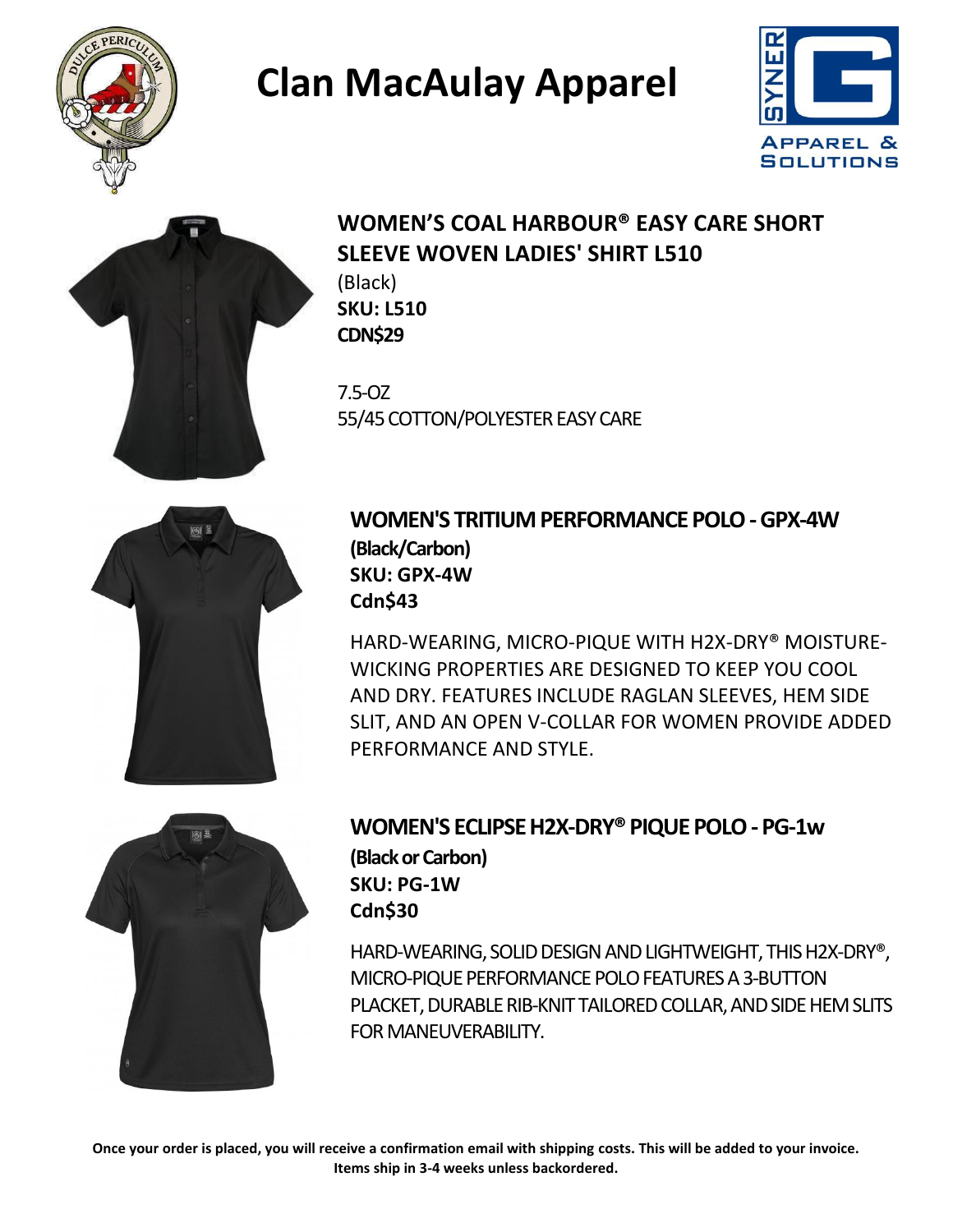





#### **WOMEN'S ECLIPSE H2X-DRY® PIQUE TEE - PGT-1W (Black or Carbon) SKU: PGT-1W Cdn\$25**

HARD-WEARING, SOLID DESIGN AND LIGHTWEIGHT, THIS H2X-DRY®, MICRO-PIQUE PERFORMANCE TEE FEATURES MOISTURE-WICKING FABRIC PROPERTIES WITH MECHANICAL STRETCH FOR ULTIMATE FEEL AND PERFORMANCE.



WOMEN'S EQUINOX PERFORMANCE SHELL - KX-2W

**(Black) SKU: KX-2W Cdn\$45**

ULTRA-SOFT, ULTRA-LIGHTWEIGHT, STORMTECH SHOWERPROOF D/W/R FINISH OUTER SHELL WITH VENTED SIDE PANELS FOR MAXIMUM VENTILATION. THE PACKABLE DESIGNALLOWS YOU TO CONVENIENTLY PACK THE JACKET AWAY INTO THE POCKET.



#### **WOMEN'S NAUTILUS PERFORMANCE SHELL - KX-1W (Black) SKU: KX-1W Cdn\$55**

ULTRA-SOFT, ULTRA-LIGHTWEIGHT, STORMTECHSHOWERPROOF D/W/R FINISH OUTER SHELL WITH A MESH LINING AND A VENTED BACK YOKE FOR ADDITIONAL COMFORT AND MAXIMUM VENTILATION. THE STOWABLE HOOD CAN BE DEPLOYED IN AN INSTANT WHEN YOU NEED IT.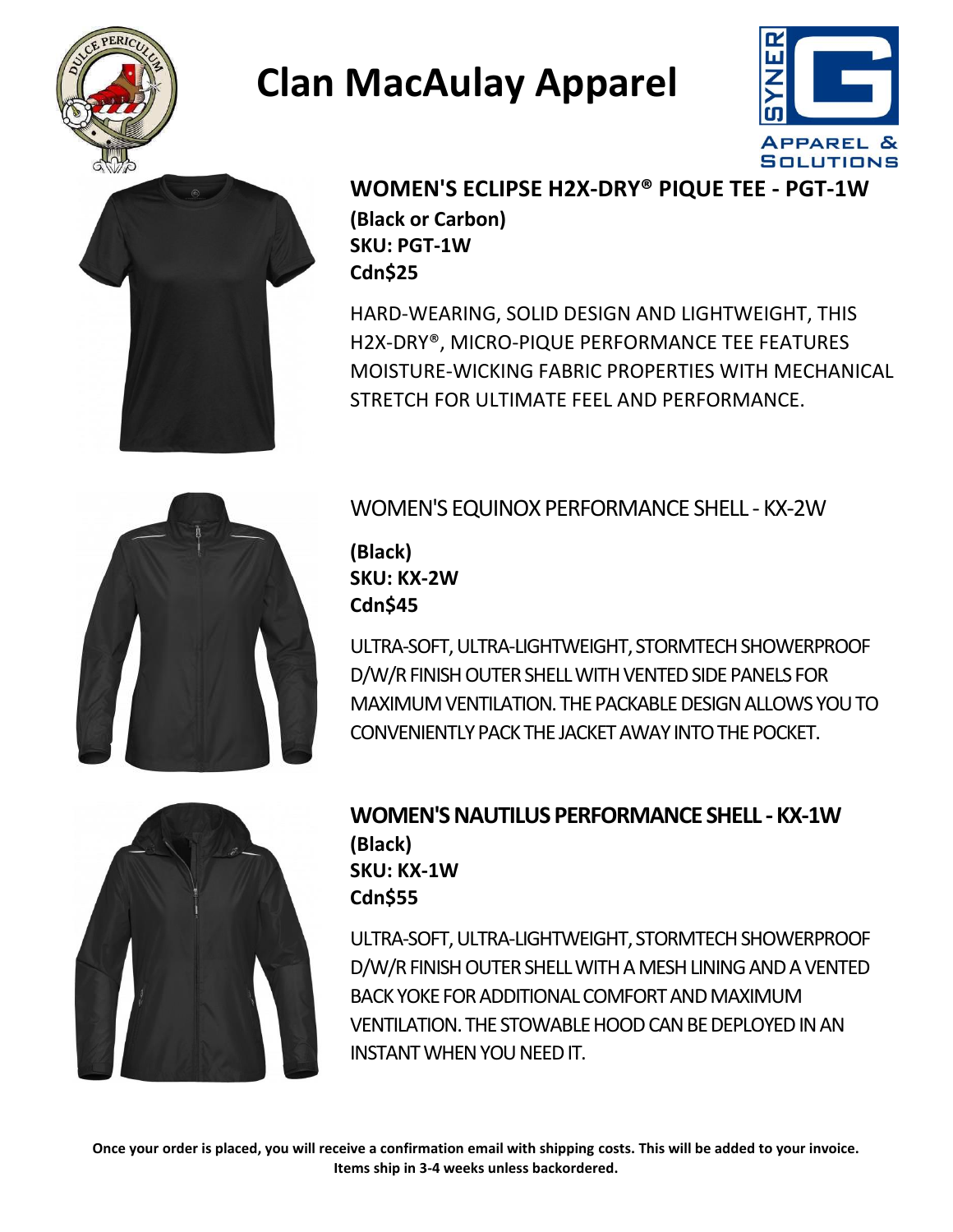





**MEN'S COAL HARBOUR® EASY CARE SHORT SLEEVE WOVEN SHIRT. D510 (Black) SKU: D510 Cdn\$29**

7.5-oz 55/45 cotton/polyester Button down collar Easy care



#### **MEN'S TRITIUM PERFORMANCE POLO -GPX-4 (Black/Carbon) SKU: GPX-4 Cdn\$43**

HARD-WEARING, MICRO-PIQUE WITH H2X-DRY® MOISTURE-WICKING PROPERTIES ARE DESIGNED TO KEEP YOU COOL AND DRY. FEATURES INCLUDE RAGLAN SLEEVES, HEM SIDE SLIT, AND AN OPEN V-COLLAR PROVIDE ADDED PERFORMANCE AND STYLE.



#### **MEN'S ECLIPSE H2X-DRY® PIQUE POLO -PG-1 (Black or Carbon) SKU: PG-1 Cdn\$30**

HARD-WEARING, SOLID DESIGN AND LIGHTWEIGHT, THIS H2X-DRY®, MICRO-PIQUE PERFORMANCE POLO FEATURES A 3-BUTTON PLACKET, DURABLE RIB-KNIT TAILORED COLLAR, ANDSIDE HEM SLITS FOR MANEUVERABILITY.